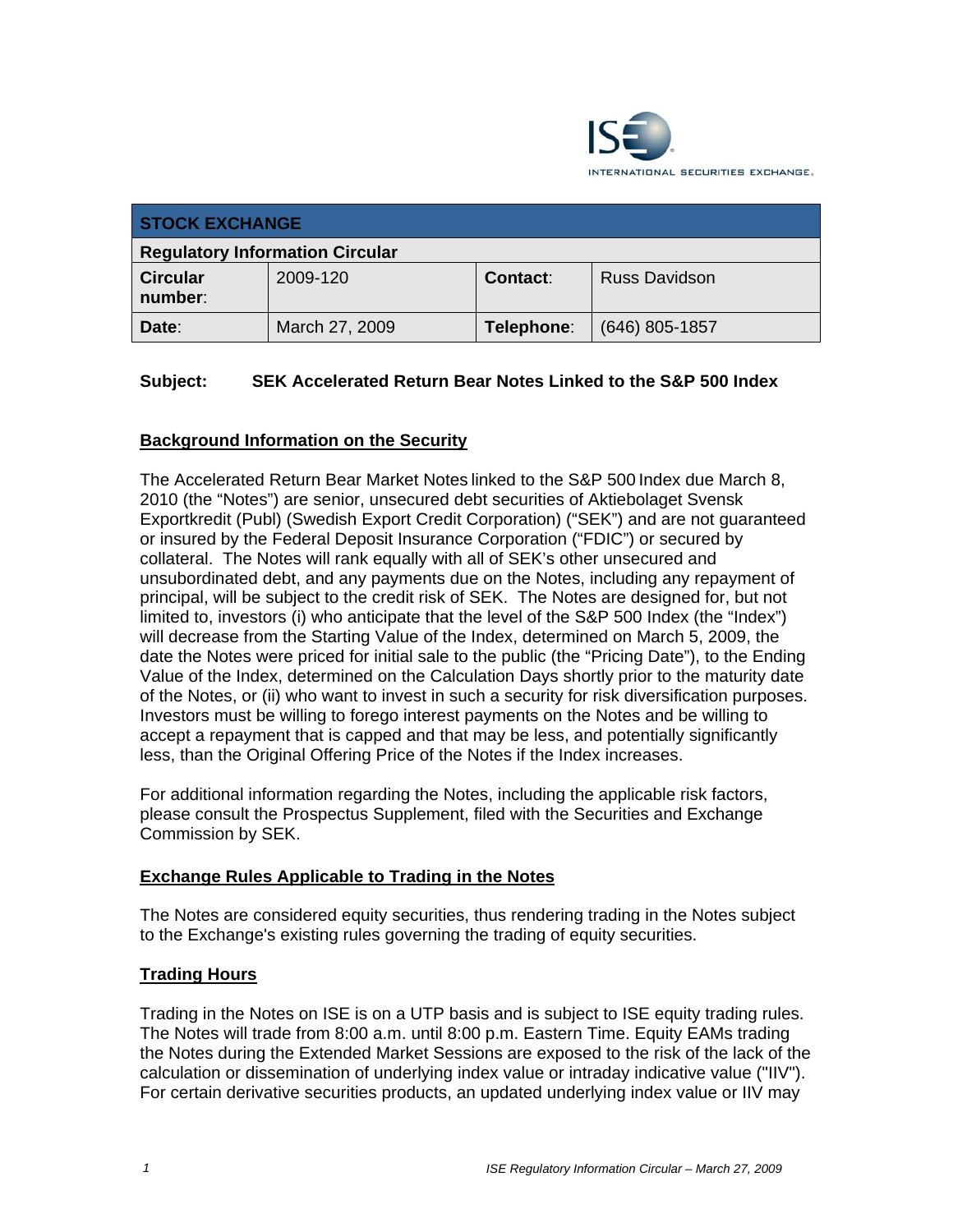not be calculated or publicly disseminated in the Extended Market hours. Since the underlying index value and IIV are not calculated or widely disseminated during Extended Market hours, an investor who is unable to calculate implied values for certain derivative securities products during Extended Market hours may be at a disadvantage to market professionals.

#### **Trading Halts**

ISE will halt trading in the Notes in accordance with ISE Rule 2101(a)(2)(iii). The grounds for a halt under this Rule include a halt by the primary market because it stops trading the Notes and/or a halt because dissemination of the IIV or applicable currency spot price has ceased, or a halt for other regulatory reasons. In addition, ISE will stop trading the Notes if the primary market de-lists the Notes.

#### **Delivery of a Prospectus**

Pursuant to federal securities laws, investors purchasing Shares must receive a prospectus prior to or concurrently with the confirmation of a transaction. Investors purchasing Shares directly from the Fund (by delivery of the Deposit Amount) must also receive a prospectus.

Prospectuses may be obtained through the Distributor or on the Fund's website. The Prospectus does not contain all of the information set forth in the registration statement (including the exhibits to the registration statement), parts of which have been omitted in accordance with the rules and regulations of the SEC. For further information about the Fund, please refer to the Trust's registration statement.

**This Regulatory Information Circular is not a statutory Prospectus. Equity EAMs should consult the Trust's Registration Statement, SAI, Prospectus and the Fund's website for relevant information.**